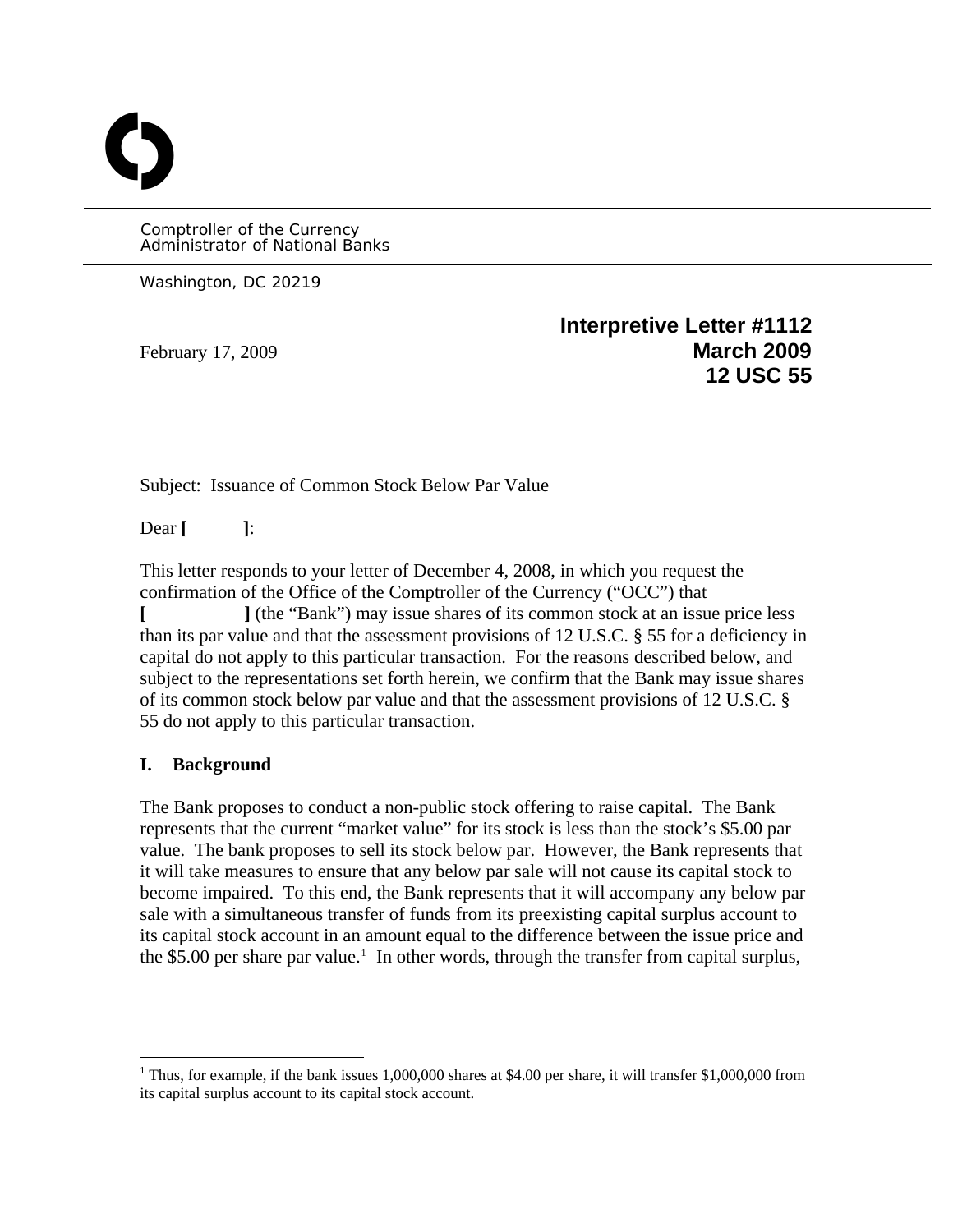the Bank's capital stock account will continue to equal par value multiplied by its outstanding common shares.<sup>[2](#page-1-0)</sup>

## **II. Discussion**

# **A. Authority To Issue Stock Below Par Value**

The Bank proposes to issue stock below par value pursuant to Tennessee corporate law and OCC Regulation 7.2000(b). Under 12 C.F.R. 7.2000(b), a national bank can elect to follow state corporate governance procedures when not inconsistent with federal banking law and safe and sound corporate governance procedures. The OCC's regulation provides:

To the extent not inconsistent with applicable Federal banking statutes or regulations, or bank safety and soundness, a national bank may elect to follow the corporate governance procedures of the law of the state in which the main office of the bank is located, the law of the state in which the holding company of the bank is incorporated, the Delaware General Corporation Law, Del. Code Ann. Tit. 8 (1991, as amended 1994, and amended thereafter), or the Model Business Corporation Act (1984, as amended 1994, and as amended thereafter). A national bank shall designate in its bylaws the body of law selected for its corporate governance procedures.

12 C.F.R. § 7.2000(b). The Bank's main office is located in **[ ]**, Tennessee. The Bank has designated Tennessee corporate law in its bylaws for its corporate governance procedures.

### **1. Tennessee Law Permits Shares To Be Issued Below Par Value**

Under Tennessee corporate law, a corporation may issue its shares at less than par value. Tennessee's Business Corporation Act contains the following provision:

48-16-101(c) The charter may authorize one or more classes of shares that… (5) have a par value; provided, that the mere recitation of a par value for shares shall not create a requirement for a minimum consideration for the issuance of any such shares or impose any other restriction on their issuance or create any other right or liability with respect thereto.

<span id="page-1-0"></span><sup>1</sup> <sup>2</sup> The Bank's Articles of Association provide for authorized capital stock of 10 million shares of common stock, \$5.00 par value each. As of June 30, 2008, the Bank had 3,333,013 shares of common stock outstanding and \$16,665,065 recorded in its common stock account. The aggregate consideration received for these shares was \$35,656,000. Therefore, the Bank had \$18,990,935 recorded as capital surplus pursuant to 12 C.F.R. §  $5.46(e)(3)(i)$ , reflecting the amount paid for the Bank's stock in excess of the stock's par value.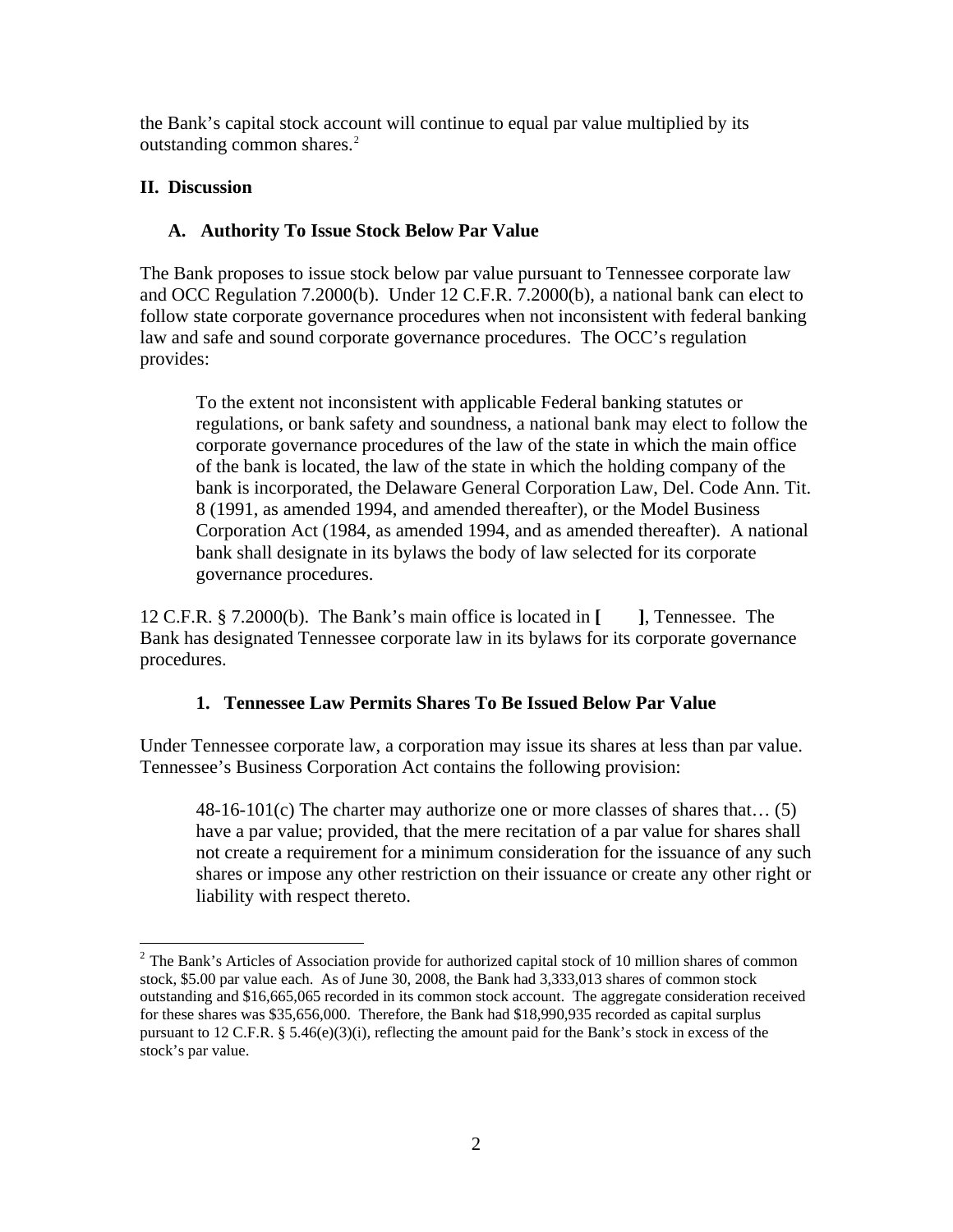#### **2. Pricing Stock Is A Corporate Governance Procedure**

The Bank's decision to issue stock below par value, is a "corporate governance procedure" under 12 C.F.R. § 7.2000(b). The regulation does not define the term "corporate governance procedure." However, the OCC has stated that the term is meant to refer to "those matters involving the operation and mechanics of the bank's internal organization, including relations among the owners-investors, directors and officers, as distinct from the bank's banking powers and activities and its relationship with customers and third parties."[3](#page-2-0) The OCC has previously authorized national banks to follow "corporate governance procedures" under state law permitting the division of a financial institution into two separate entities, reverse stock splits, share exchanges and the issuance of blank check preferred stock.<sup>[4](#page-2-1)</sup> Because issuing stock below par value involves relations among owners-investors, it constitutes a corporate governance procedure.

### **3. The Sale Of Stock Below Par Value Is Not Inconsistent With Federal Banking Law And Safety And Soundness**

Tennessee corporate law permitting the sale of stock below par value is not inconsistent with federal banking statutes and regulations, or with bank safety and soundness. No provision of federal law expressly prohibits the sale of stock below par value. The only provision of the National Bank Act ("NBA") that expressly relates to the par value of common stock is 12 U.S.C.  $\S 52$  $\S 52$  $\S 52$ .<sup>5</sup> This provision provides, in relevant part:

The capital stock of each association shall be divided into shares of \$100 each, or into shares of such less amount as may be provided in the articles of association…

Thus, the plain language of the NBA does not expressly preclude sales of: (i) no par stock; (ii) stock below \$100 per share; or (iii) stock below par. $6$  Consistent with this view, the Comptroller's Licensing Manual, Capital and Dividends, provides that: "[c]ommon stock may be par value stock or no par stock. *Banks should consult with the* 

 $\overline{a}$ 

<span id="page-2-3"></span><sup>6</sup> The phrase "or into shares of such less amount..." was added in 1927; prior to this addition, Section 52 required a par value of \$100 per share. McFadden Act, § 16, Pub. L. 69-639, 44 Stat. 1233 (Feb. 25, 1927)

<span id="page-2-0"></span><sup>&</sup>lt;sup>3</sup> OCC Conditional Approval No. 696 (June 9, 2005).

<span id="page-2-1"></span><sup>4</sup> *See e.g.*, OCC Conditional Approval No. 859 (June 13, 2008); OCC Conditional Approval No. 670 (December 27, 2004); OCC Interpretative Letter No. 879 (November 10, 1999); OCC Interpretative Letter No. 921 (December 13, 2001).

<span id="page-2-2"></span><sup>&</sup>lt;sup>5</sup> Four other sections of the NBA refer to "par value." 12 U.S.C.  $\S$ § 51a, 51b, 51b-1, 72. None of these provisions preclude below par value stock sales. Three of these sections primarily address preferred stock. 12 U.S.C. §§ 51a, 51b, and 51b-1. The fourth section, Section 72, requires directors to hold shares "the aggregate par value of which is not less than \$1,000 or an equivalent interest…" Per the latter element, *i.e.* "equivalent interest," the statute does not require par value and, in any event, does not prohibit sales below par.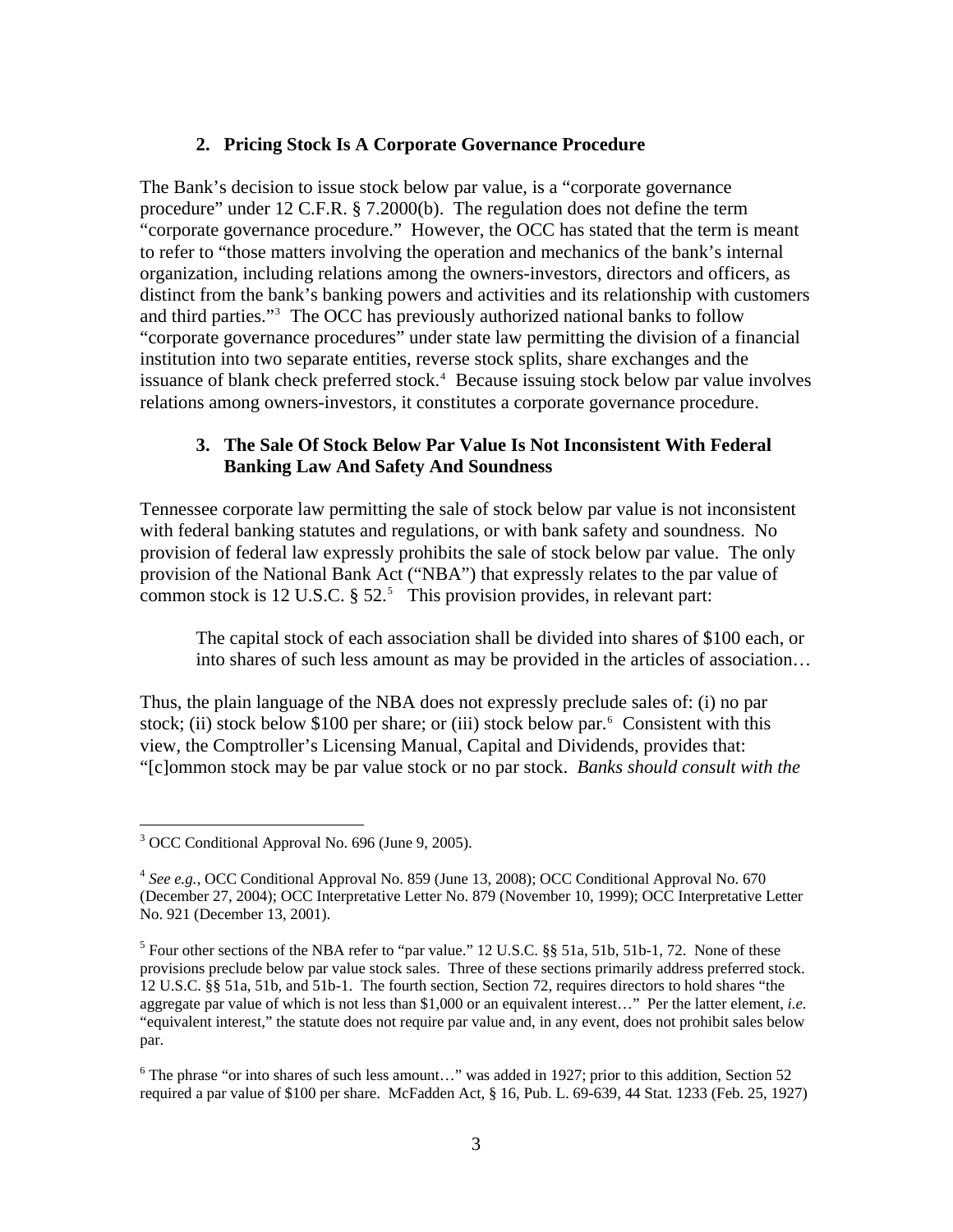*OCC prior to considering a sale of common stock at a price below par value.*" (emphasis added). $78$  $78$ 

Below par value sale of stock is not inconsistent with bank safety and soundness provided the bank maintains adequate capital. The Bank represents that its proposed sale of stock below par and concurrent transfer from its capital surplus account to the capital account will not affect its ability to maintain adequate capital. Safe and sound banking practices require that banks maintain adequate capital<sup>[9](#page-3-2)</sup> and operate in compliance with national banking laws, regulations and guidelines establishing standards for safety and soundness. The Bank represents that it will comply with all applicable federal banking laws, regulations and guidelines in connection with any below par stock sale.

### **B. The Bank's Below Par Sales Will Not be Assessable**

The assessment provisions in 12 U.S.C. § 55 for a deficiency in capital do not apply to this particular transaction, provided that the Bank makes a concurrent transfer from its capital surplus account to its capital account, as described above. Section 55 provides, in pertinent part, as follows:

[E]very [national bank] whose capital stock shall have become impaired by losses or otherwise, shall, within three months after receiving notice thereof from the Comptroller…, pay the deficiency in the capital stock, by assessment upon the shareholders pro rata for the amount of capital stock held by each… If any [national bank] shall fail to pay up its capital stock, and shall refuse to go into liquidation,… for three months after receiving notice from the [C]omptroller, a receiver may be appointed to close up the business of the [bank]…

The Bank has represented that, concurrent with any below par sale, it will transfer from its capital surplus account to its capital account an amount equal to the difference

<span id="page-3-2"></span> $9$  12 C.F.R. § 6.4.

<span id="page-3-0"></span><sup>1</sup>  $7$  The Comptroller's Licensing Manual, Capital and Dividends, pg. 5.

<span id="page-3-1"></span><sup>&</sup>lt;sup>8</sup> Prior OCC interpretive opinions have discussed par value considerations in the context of capital and surplus requirements for national banks. *See, e.g.,* Investment Securities Letter No. 64, *reprinted in* [1992- 93 Transfer Binder] Fed. Banking L. Rep. (CCH) ¶ 83,410 (Mar. 27, 1992)(permitting a national bank to issue stock in redemption of stock appreciation rights, provided the stock is issued at a market price that exceeds par value, and thus does not create a deficit in the bank's capital stock account); Interpretive Letter 313, *reprinted in* [1985-87 Transfer Binder] Fed. Banking L. Rep. (CCH) ¶ 85,483 (Oct. 24, 1984)(finding that a bank's proposed reverse stock split did not comply with capital requirements in 12 U.S.C. § 51 (repealed), which required minimum capital of \$50,000 to \$200,000; OCC noted that the amount of stock considered capital traditionally has been determined to be an amount equal to the par value of the shares issued multiplied by the number of shares issued); Interpretive Letter 275, *reprinted in* [1983-84 Transfer Binder] Fed. Banking L. Rep. (CCH) ¶ 85,439 (Oct. 21, 1983)(permitting proposed reduction in capital, provided capital was not reduced below statutory minimum either prior to the stock split or subsequent thereto; transaction was structured to ensure that par value of the stock did not exceed \$100 maximum set forth in 12 U.S.C. § 52). These letters did not opine on whether or not the plain language of the NBA permits or precludes the sale of stock below par value.